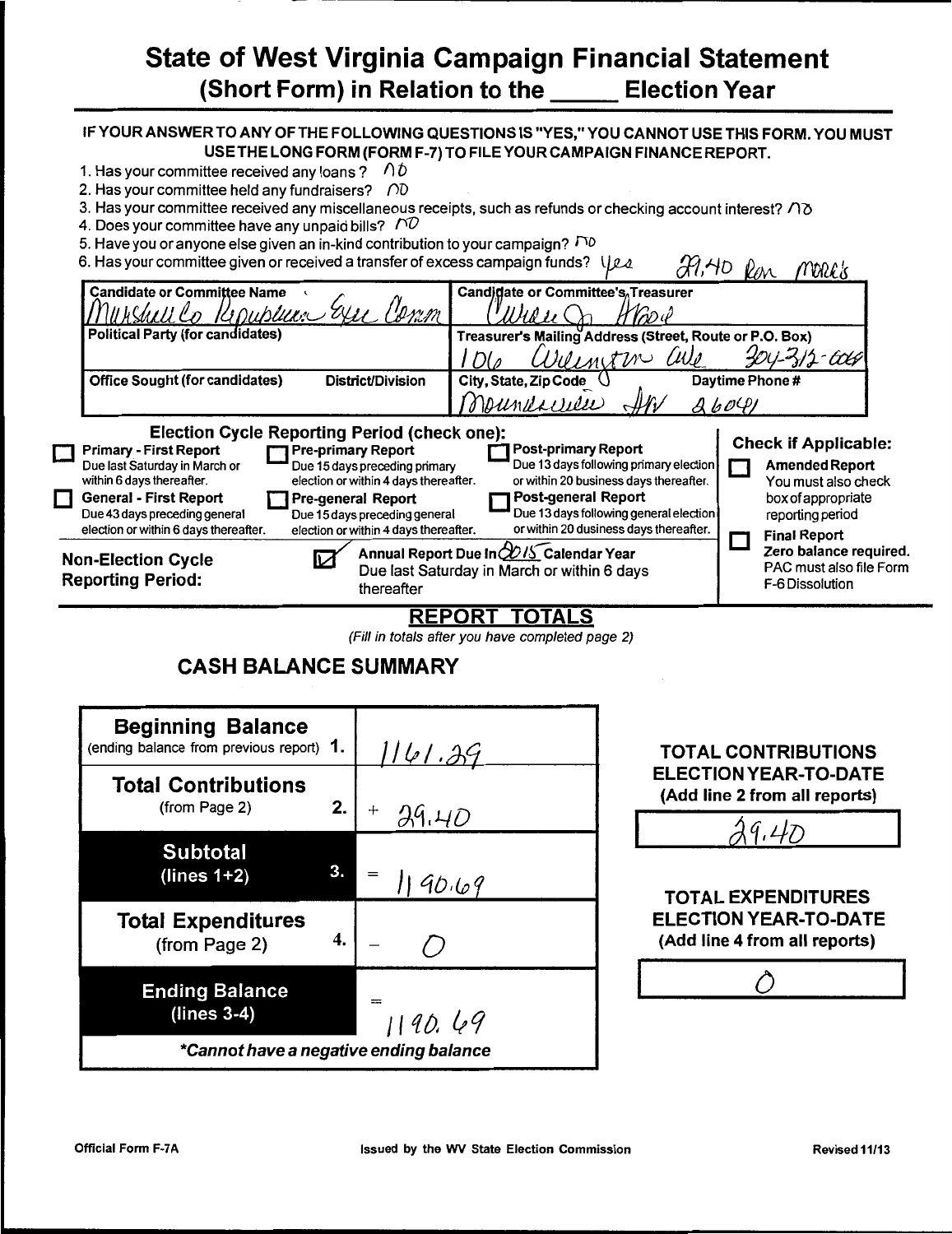## Page 2 CONTRIBUTORS OF:

| \$250 or Less                  |           |        | More than \$250 |                                                                                                                                          |        |
|--------------------------------|-----------|--------|-----------------|------------------------------------------------------------------------------------------------------------------------------------------|--------|
| Date                           | Full Name | Amount | Date            |                                                                                                                                          | Amount |
|                                |           |        |                 | Full Name:<br>Address:<br>Contributor's job: (Individual)<br>Where contributor works: (Individual)<br>Affiliation: (Political committee) |        |
|                                |           |        |                 | Full Name:<br>Address:<br>Contributor's job: (Individual)<br>Where contributor works: (Individual)<br>Affiliation: (Political committee) |        |
|                                |           |        |                 | Full Name:<br>Address:<br>Contributor's job: (Individual)<br>Where contributor works: (Individual)<br>Affiliation: (Political committee) |        |
|                                |           |        |                 | Full Name:<br>Address:<br>Contributor's job: (Individual)<br>Where contributor works: (Individual)<br>Affiliation: (Political committee) |        |
| Check if additional pages have |           |        |                 | Total Contributions:<br>(add both columns)                                                                                               |        |

Check if additional pages have<br>been atached.

# ITEMIZED EXPENDITURES {Itemize 3rd party expenditures/reimbursements)

| Date | Full name, residence address (if person); business address (if firm) | Purpose                    | Amount |
|------|----------------------------------------------------------------------|----------------------------|--------|
|      |                                                                      |                            |        |
|      |                                                                      |                            |        |
|      |                                                                      |                            |        |
|      |                                                                      |                            |        |
|      |                                                                      |                            |        |
|      |                                                                      |                            |        |
|      |                                                                      |                            |        |
|      |                                                                      |                            |        |
|      |                                                                      |                            |        |
|      | <b>MAKE AS MANY COPIES</b><br>OF THIS PAGE AS YOU NEED.              | <b>Total Expenditures:</b> |        |

## OATH OR AFFIRMATION

I,  $\ell$  *AVLOI* $\ell$   $\rightarrow$  ,  $\ell$   $\ell$   $\ell$   $\ell$   $\ell$  ,  $\ell$  ,  $\ell$  ,  $\ell$  ,  $\ell$  , swear or affirm that the attached statement is true and correct, to the best of my knowledge, of all financial transactions occurring within the period covered by this statement, as required by West Virginia Code §3-8-5a.

~llJL/L!{ q; */rrtVe*  Signature of Candidate, Agent. or Treasurer

Date *<u>MUHLA 20</u> 2015*.

 $e^{\lambda t}$  $c_1:$ 21 Hd  $1 - 8$ d $y$  stnd<br> $c_1:$ 21 Hd  $1 - 8$ d $y$  stnd  $\begin{array}{r} \begin{array}{c} \text{Recolved (By:)} \\ \hline \end{array} \end{array}$